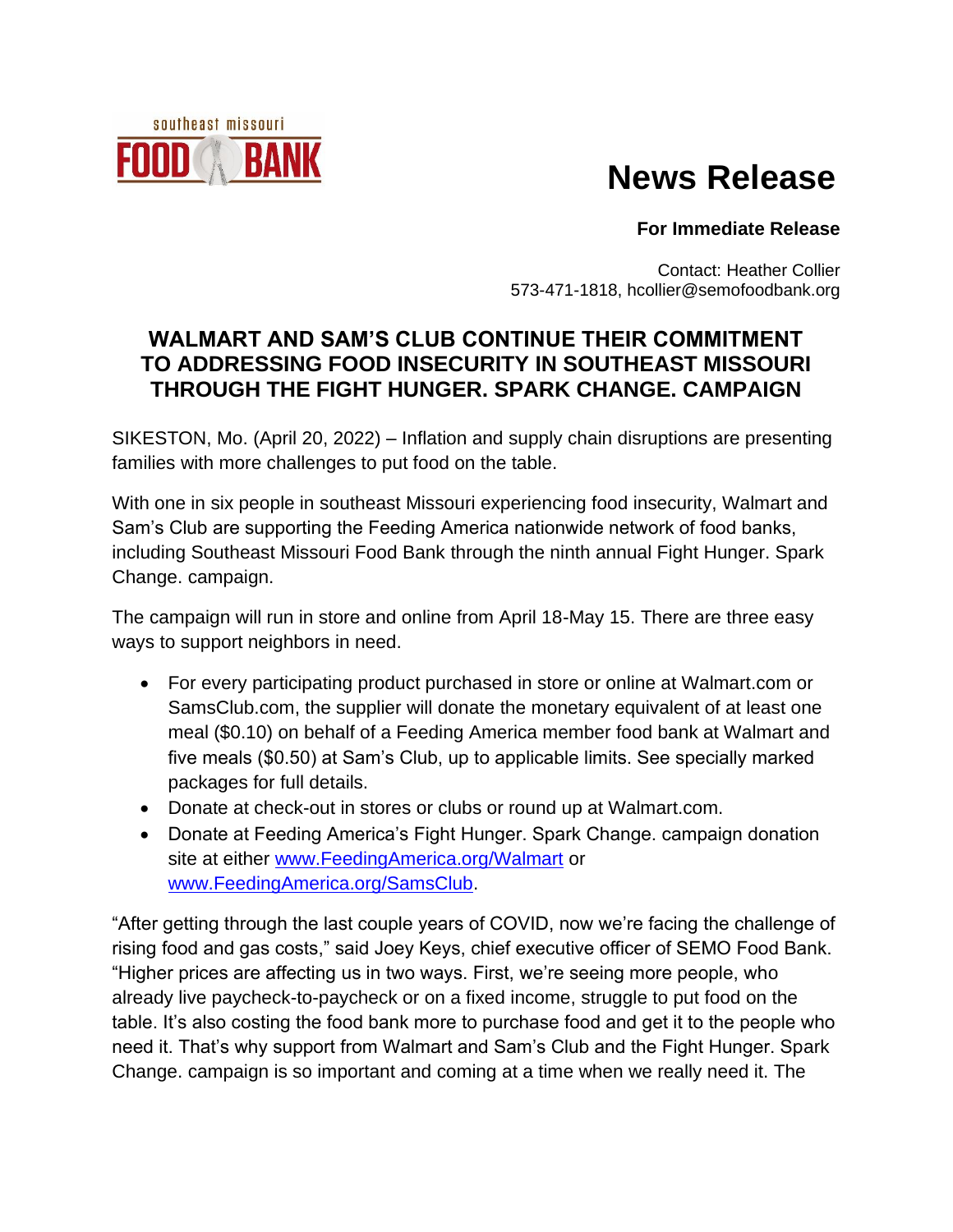money raised through this partnership will help feed so many families, children and seniors in southeast Missouri."

SEMO Food Bank serves 70,000 people each month across 16 counties through a network of partner agencies and other programs.

"Hunger knows no boundaries and affects all of our communities. For the ninth year, Walmart and Sam's Club invites our customers, members and suppliers to join us in the fight against hunger and help neighbors in need by participating in the Fight Hunger. Spark Change. campaign," said Kathleen McLaughlin, executive vice president and chief sustainability officer at Walmart and president of the Walmart Foundation. "Together, we can help communities live better by expanding access to healthy, nutritious food.

The 21 participating suppliers for Walmart include: Abbott; BIMBO Bakeries, USA; BODYARMOR; Bush Brothers & Company; Campbell Soup Company; Ferrera Candy Company; General Mills; Great Value; Iovate Health Sciences; J. M. Smucker; Kellogg's; Keurig Dr Pepper; Kraft Heinz; Materne North America; Monster Energy; Post Consumer Brands; Simply Good Foods; The Clorox Company; The Coca-Cola Company; Unilever; and United States Nutrition.

The participating suppliers for Sam's Club include: Cascade (Procter & Gamble); Dole Packaged Foods, LLC; General Mills; J. M. Smucker; Kellogg's; Keurig Dr Pepper; Materne North America; Member's Mark; Purina; and PEPSICO.

To learn more about the campaign, visit [https://www.feedingamerica.org/about](https://www.feedingamerica.org/about-us/partners/current-promotions/fight-hunger-spark-change)[us/partners/current-promotions/fight-hunger-spark-change.](https://www.feedingamerica.org/about-us/partners/current-promotions/fight-hunger-spark-change)

# # #

#### **About Southeast Missouri Food Bank**

Southeast Missouri Food Bank provides food to 140 food pantries, soup kitchens, and shelters in 16 southeast Missouri counties. They include Bollinger, Butler, Cape Girardeau, Carter, Dunklin, Madison, Mississippi, New Madrid, Pemiscot, Perry, Reynolds, Ripley, Scott, Ste. Genevieve, Stoddard, and Wayne counties. The food bank also provides mobile food distributions, monthly boxes of food to eligible seniors and weekend backpacks of food to 1,200 in 31 school districts. The mission of Southeast Missouri Food Bank is to end hunger and leverage the power of food to build a healthy community. The food bank is affiliated with Feeding America, the nation's largest food bank network, and has received the highest possible rating from Charity Navigator, attesting to its adherence to best practices. Those interested in helping can do so by